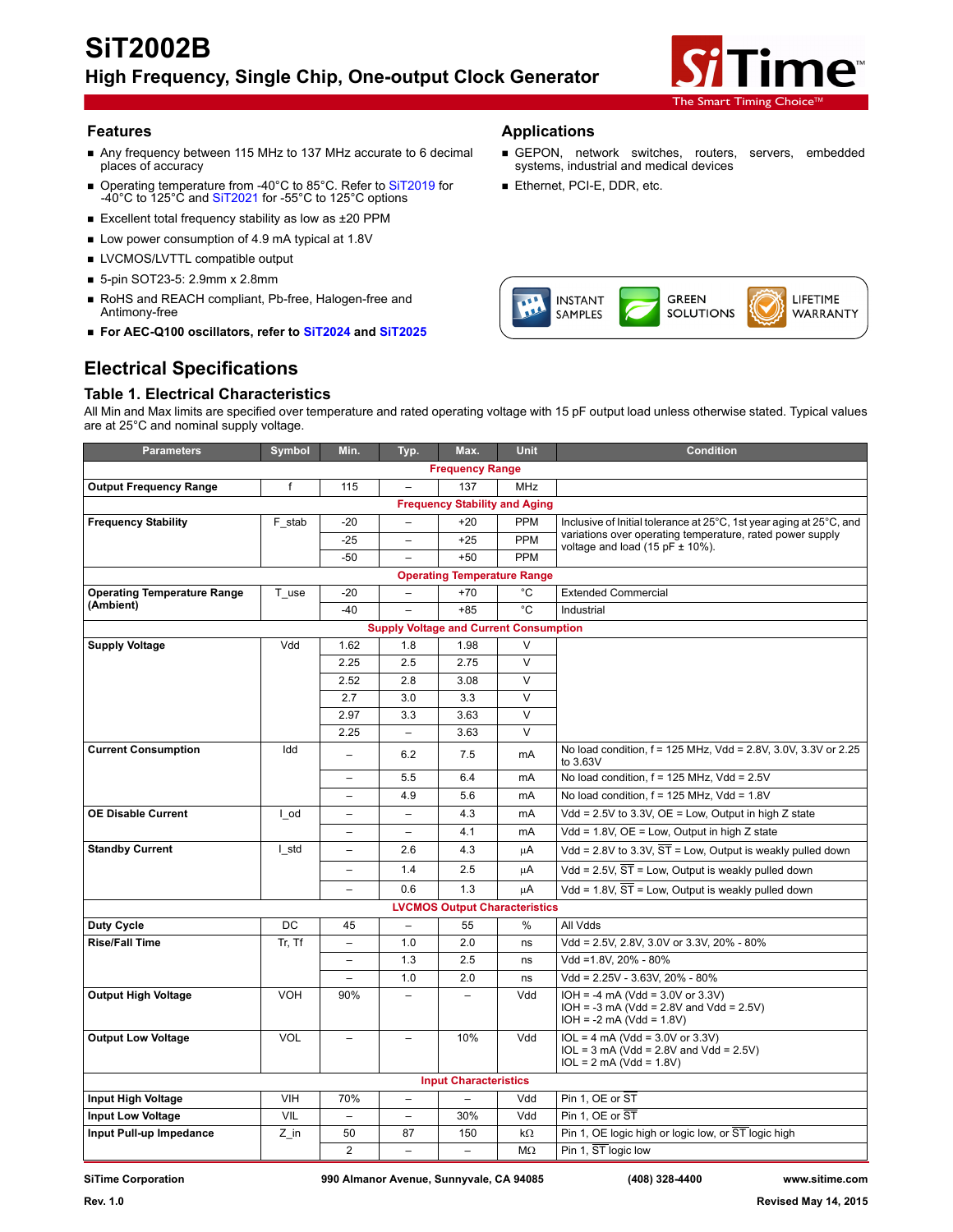

## **Table 1. Electrical Characteristics (continued)**

| <b>Parameters</b>                | Symbol   | Min. | Typ. | Max. | <b>Unit</b> | <b>Condition</b>                                                             |  |  |
|----------------------------------|----------|------|------|------|-------------|------------------------------------------------------------------------------|--|--|
| <b>Startup and Resume Timing</b> |          |      |      |      |             |                                                                              |  |  |
| <b>Startup Time</b>              | T start  |      |      | 5    | ms          | Measured from the time Vdd reaches its rated minimum value                   |  |  |
| <b>Enable/Disable Time</b>       | T oe     |      |      | 130  | ns          | $f = 115$ MHz. For other frequencies, T oe = 100 ns + 3 $*$ clock<br>periods |  |  |
| <b>Resume Time</b>               | T resume |      |      | 5    | ms          | Measured from the time ST pin crosses 50% threshold                          |  |  |
| <b>Jitter</b>                    |          |      |      |      |             |                                                                              |  |  |
| <b>RMS Period Jitter</b>         | $T$ jitt |      | 1.9  | 3    | ps          | $f = 125$ MHz, Vdd = 2.5V, 2.8V, 3.0V or 3.3V                                |  |  |
|                                  |          | -    | 1.6  | 4    | ps          | $f = 125$ MHz. Vdd = 1.8V                                                    |  |  |
| Peak-to-peak Period Jitter       | T pk     |      | 12   | 20   | ps          | f = 125 MHz, Vdd = 2.5V, 2.8V, 3.0V or 3.3V                                  |  |  |
|                                  |          | -    | 14   | 30   | ps          | $f = 125$ MHz, Vdd = 1.8V                                                    |  |  |
| <b>RMS Phase Jitter (random)</b> | T phj    |      | 0.5  | 0.9  | ps          | Integration bandwidth = $900$ kHz to 7.5 MHz                                 |  |  |
|                                  |          |      | 1.3  | 2    | ps          | Integration bandwidth = 12 kHz to 20 MHz                                     |  |  |

#### **Table 2. Pin Description**

| <b>Pin</b> | Symbol         |                          | <b>Functionality</b>                                                                                                                                       |  |  |
|------------|----------------|--------------------------|------------------------------------------------------------------------------------------------------------------------------------------------------------|--|--|
|            | <b>GND</b>     | Power                    | Electrical ground                                                                                                                                          |  |  |
| 2          | N <sub>C</sub> | No Connect<br>No connect |                                                                                                                                                            |  |  |
|            |                | Output<br>Enable         | $H^{[1]}$ : specified frequency output<br>L: output is high impedance. Only output driver is disabled.                                                     |  |  |
| 3          | OE/ST/NC       |                          | H or Open <sup>[1]</sup> : specified frequency output<br>L: output is low (weak pull down). Device goes to sleep mode. Supply<br>current reduces to I std. |  |  |
|            |                | No Connect               | Any voltage between 0 and Vdd or Open <sup>[1]</sup> : Specified frequency<br>output. Pin 3 has no function.                                               |  |  |
| 4          | VDD            | Power                    | Power supply voltage <sup>[2]</sup>                                                                                                                        |  |  |
| 5          | OUT            | Output                   | Oscillator output                                                                                                                                          |  |  |

#### **Top View**



#### **Notes:**

1. In OE or ST mode, a pull-up resistor of 10 kΩ or less is recommended if pin 3 is not externally driven. If pin 3 needs to be left floating, use the NC option.

2. A capacitor of value 0.1 µF or higher between Vdd and GND is required.

#### **Figure 1. Pin Assignments**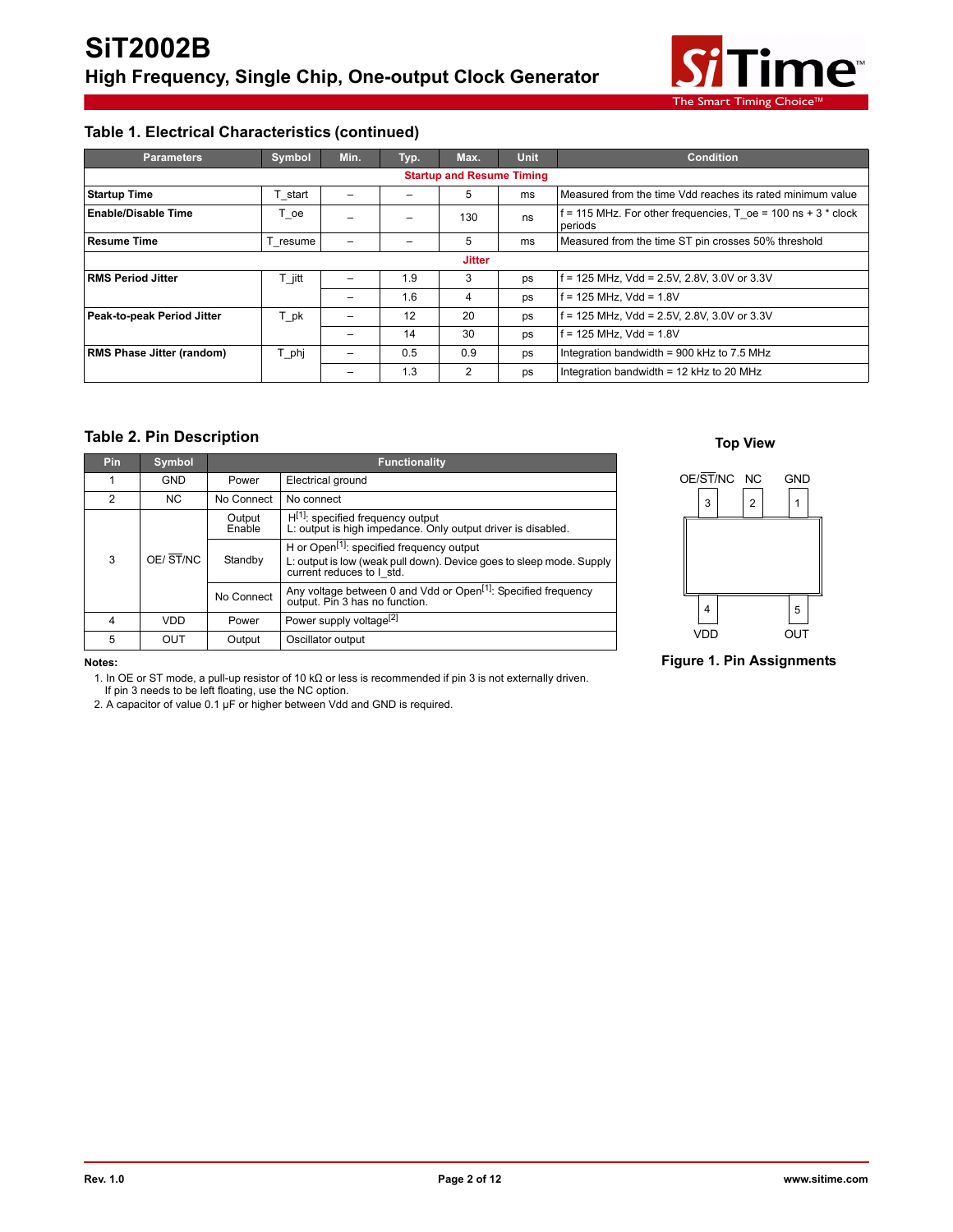

#### **Table 3. Absolute Maximum Limits**

Attempted operation outside the absolute maximum ratings of the part may cause permanent damage to the part. Actual performance of the IC is only guaranteed within the operational specifications, not at absolute maximum ratings.

| <b>Parameter</b>                                                     | Min.   | Max. | Unit    |
|----------------------------------------------------------------------|--------|------|---------|
| Storage Temperature                                                  | $-65$  | 150  | $\circ$ |
| <b>Vdd</b>                                                           | $-0.5$ |      |         |
| <b>Electrostatic Discharge</b>                                       |        | 2000 |         |
| Soldering Temperature (follow standard Pb free soldering guidelines) |        | 260  |         |
| Junction Temperature <sup>[3]</sup>                                  | -      | 150  |         |

**Note:** 

3. Exceeding this temperature for extended period of time may damage the device.

## **Table 4. Thermal Consideration[4]**

| Package        | $\theta_{JA}$ , 4 Layer Board<br>(°C/W) | $\theta_{\text{IC}}$ , Bottom<br>(°C/W) |
|----------------|-----------------------------------------|-----------------------------------------|
| <b>SOT23-5</b> | 421                                     | 175                                     |

**Note:** 

4. Refer to JESD51 for  $\theta_{JA}$  and  $\theta_{JC}$  definitions, and reference layout used to determine the  $\theta_{JA}$  and  $\theta_{JC}$  values in the above table.

## **Table 5. Maximum Operating Junction Temperature[5]**

| <b>Max Operating Temperature</b> | <b>Maximum Operating Junction Temperature</b> |  |  |
|----------------------------------|-----------------------------------------------|--|--|
| $70^{\circ}$ C                   | $80^{\circ}$ C                                |  |  |
| 85°C                             | $95^{\circ}$ C                                |  |  |

**Note:** 

5. Datasheet specifications are not guaranteed if junction temperature exceeds the maximum operating junction temperature.

#### **Table 6. Environmental Compliance**

| <b>Parameter</b>                  | <b>Condition/Test Method</b> |  |  |
|-----------------------------------|------------------------------|--|--|
| Mechanical Shock                  | MIL-STD-883F, Method 2002    |  |  |
| <b>Mechanical Vibration</b>       | MIL-STD-883F, Method 2007    |  |  |
| Temperature Cycle                 | JESD22. Method A104          |  |  |
| Solderability                     | MIL-STD-883F, Method 2003    |  |  |
| <b>Moisture Sensitivity Level</b> | MSL1 @ 260°C                 |  |  |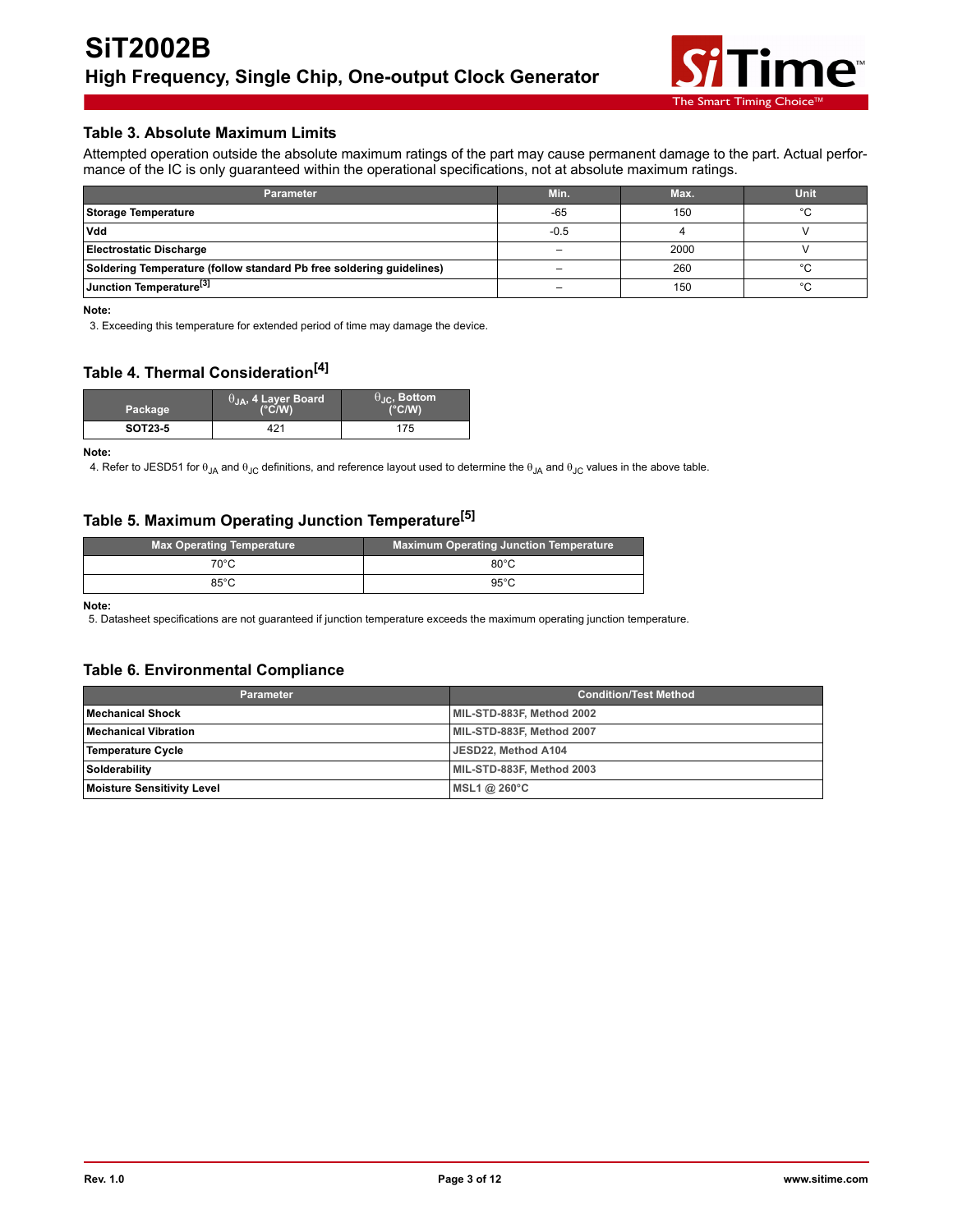

# **Test Circuit and Waveform[6]**



**Figure 2. Test Circuit**





**Note:** 

6. Duty Cycle is computed as Duty Cycle = TH/Period.

## **Timing Diagrams**



T\_start: Time to start from power-off



T\_oe: Time to re-enable the clock output

#### **Figure 6. OE Enable Timing (OE Mode Only) Figure 7. OE Disable Timing (OE Mode Only)**

#### **Note:**

7. SiT2002 has "no runt" pulses and "no glitch" output during startup or resume.



T\_resume: Time to resume from ST

### **Figure 4. Startup Timing (OE/ST Mode) Figure 5. Standby Resume Timing (ST Mode Only)**



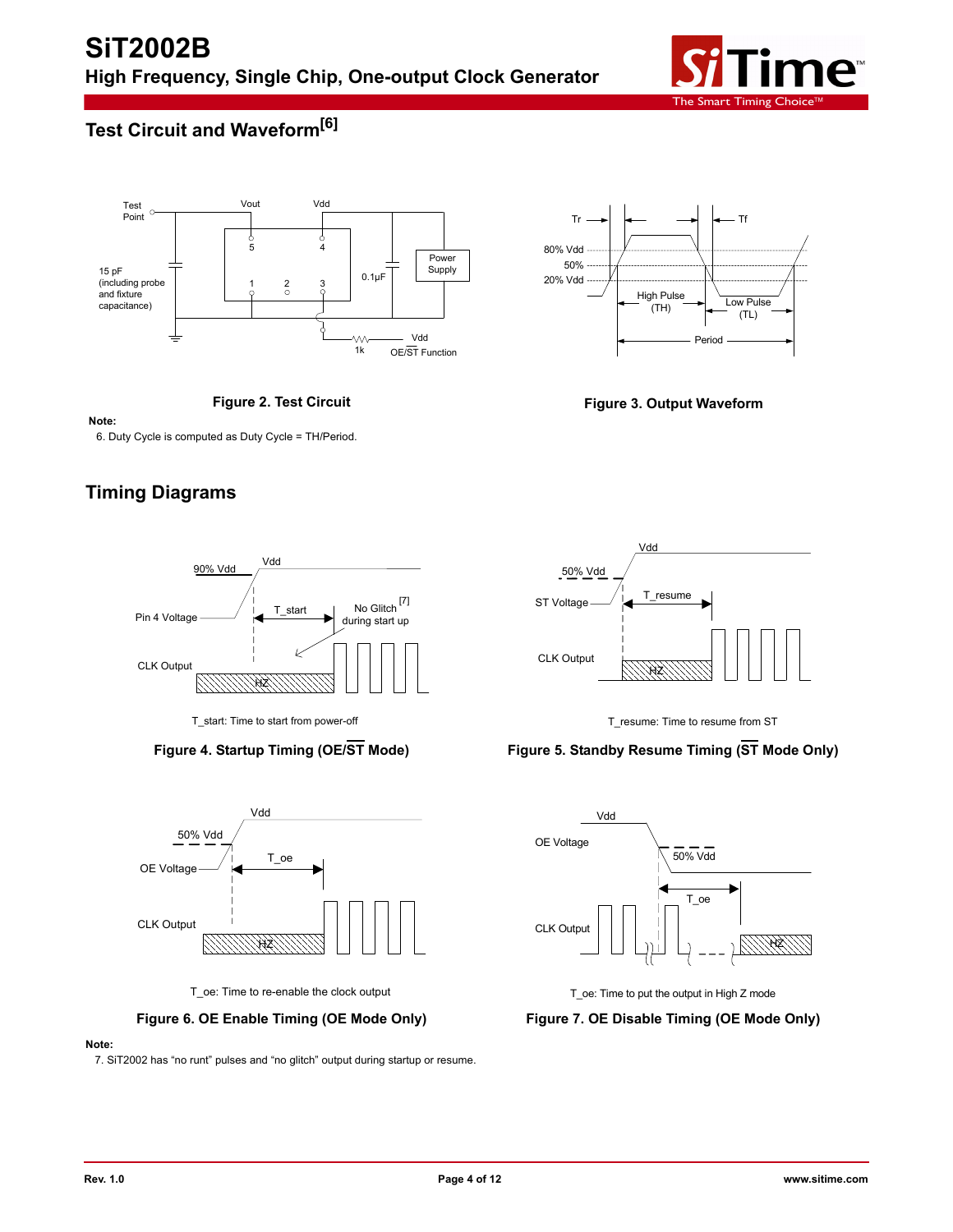

# **Performance Plots[8]**





**Figure 10. RMS Period Jitter vs Frequency Figure 11. Duty Cycle vs Frequency**



**Figure 12. 20%-80% Rise Time vs Temperature Figure 13. 20%-80% Fall Time vs Temperature**



**Figure 8. Idd vs Frequency Figure 9. Frequency vs Temperature, 1.8V**





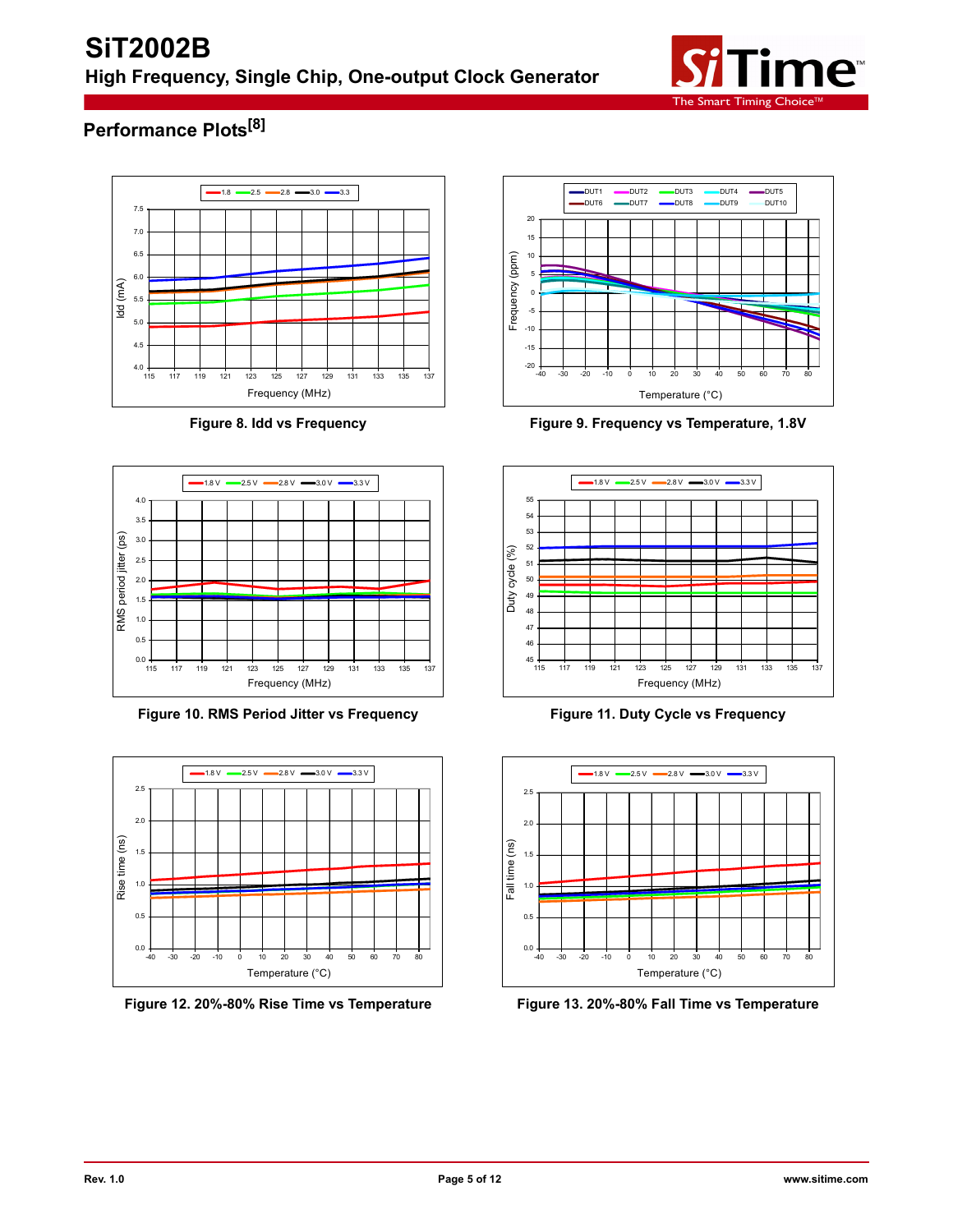

# **Performance Plots[8]**







**(12 kHz to 20 MHz) vs Frequency[9] Figure 15. RMS Integrated Phase Jitter Random (900 kHz to 20 MHz) vs Frequency[9]**

**Notes:** 

8. All plots are measured with 15 pF load at room temperature, unless otherwise stated.

9. Phase noise plots are measured with Agilent E5052B signal source analyzer.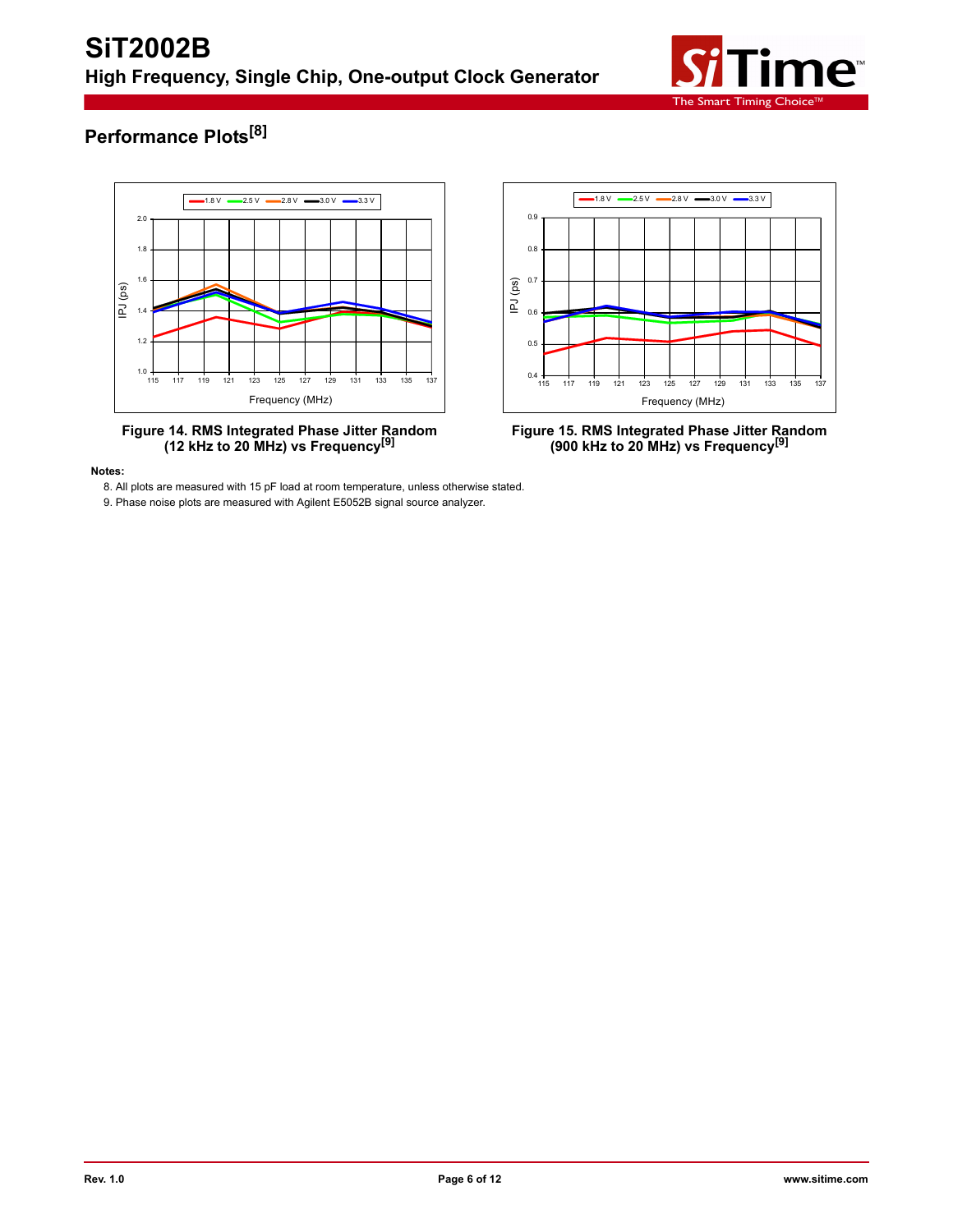

## **Programmable Drive Strength**

The SiT2002 includes a programmable drive strength feature to provide a simple, flexible tool to optimize the clock rise/fall time for specific applications. Benefits from the programmable drive strength feature are:

- Improves system radiated electromagnetic interference (EMI) by slowing down the clock rise/fall time.
- Improves the downstream clock receiver's (RX) jitter by decreasing (speeding up) the clock rise/fall time.
- Ability to drive large capacitive loads while maintaining full swing with sharp edge rates.

For more detailed information about rise/fall time control and drive strength selection, see the SiTime Application Notes section: http://www.sitime.com/support/application-notes.

#### **EMI Reduction by Slowing Rise/Fall Time**

Figure 16 shows the harmonic power reduction as the rise/fall times are increased (slowed down). The rise/fall times are expressed as a ratio of the clock period. For the ratio of 0.05, the signal is very close to a square wave. For the ratio of 0.45, the rise/fall times are very close to near-triangular waveform. These results, for example, show that the 11th clock harmonic can be reduced by 35 dB if the rise/fall edge is increased from 5% of the period to 45% of the period.



#### **Figure 16. Harmonic EMI reduction as a Function of Slower Rise/Fall Time**

#### **Jitter Reduction with Faster Rise/Fall Time**

Power supply noise can be a source of jitter for the downstream chipset. One way to reduce this jitter is to speed up the rise/fall time of the input clock. Some chipsets may also require faster rise/fall time in order to reduce their sensitivity to this type of jitter. Refer to the [Rise/Fall Time Tables \(Table 7 to](#page-7-0) [Table 11\) t](#page-7-0)o determine the proper drive strength.

#### **High Output Load Capability**

The rise/fall time of the input clock varies as a function of the actual capacitive load the clock drives. At any given drive strength, the rise/fall time becomes slower as the output load increases. As an example, for a 3.3V SiT2002 device with default drive strength setting, the typical rise/fall time is 1ns for 15 pF output load. The typical rise/fall time slows down to 2.6 ns when the output load increases to 45 pF. One can choose to speed up the rise/fall time to 1.83 ns by then increasing the drive strength setting on the SiT2002.

The SiT2002 can support up to 30 pF maximum capacitive loads with drive strength settings. Refer to the [Rise/Tall Time](#page-7-0) [Tables \(Table 7 to 11\)](#page-7-0) to determine the proper drive strength for the desired combination of output load vs. rise/fall time.

#### **SiT2002 Drive Strength Selection**

Tables 7 through 11 define the rise/fall time for a given capacitive load and supply voltage.

- 1. Select the table that matches the SiT2002 nominal supply voltage (1.8V, 2.5V, 2.8V, 3.0V, 3.3V).
- 2. Select the capacitive load column that matches the application requirement (5 pF to 30 pF)
- 3. Under the capacitive load column, select the desired rise/fall times.
- 4. The left-most column represents the part number code for the corresponding drive strength.
- 5. Add the drive strength code to the part number for ordering purposes.

#### **Calculating Maximum Frequency**

Based on the rise and fall time data given in Tables 7 through 11, the maximum frequency the oscillator can operate with guaranteed full swing of the output voltage over temperature can be determined as follows:

$$
\text{Max Frequency} = \frac{1}{5 \times \text{Trf}_2 20/80}
$$

where Trf 20/80 is the typical value for 20%-80% rise/fall time.

#### *Example 1*

Calculate  $f_{MAX}$  for the following condition:

- $\cdot$  Vdd = 3.3V (Table 11)
- Capacitive Load: 30 pF
- Desired Tr/f time = 1.31 ns (rise/fall time part number code  $= F$ )

Part number for the above example: SiT2002BI**F**12-18E-137.000000



Drive strength code is inserted here. Default setting is "-"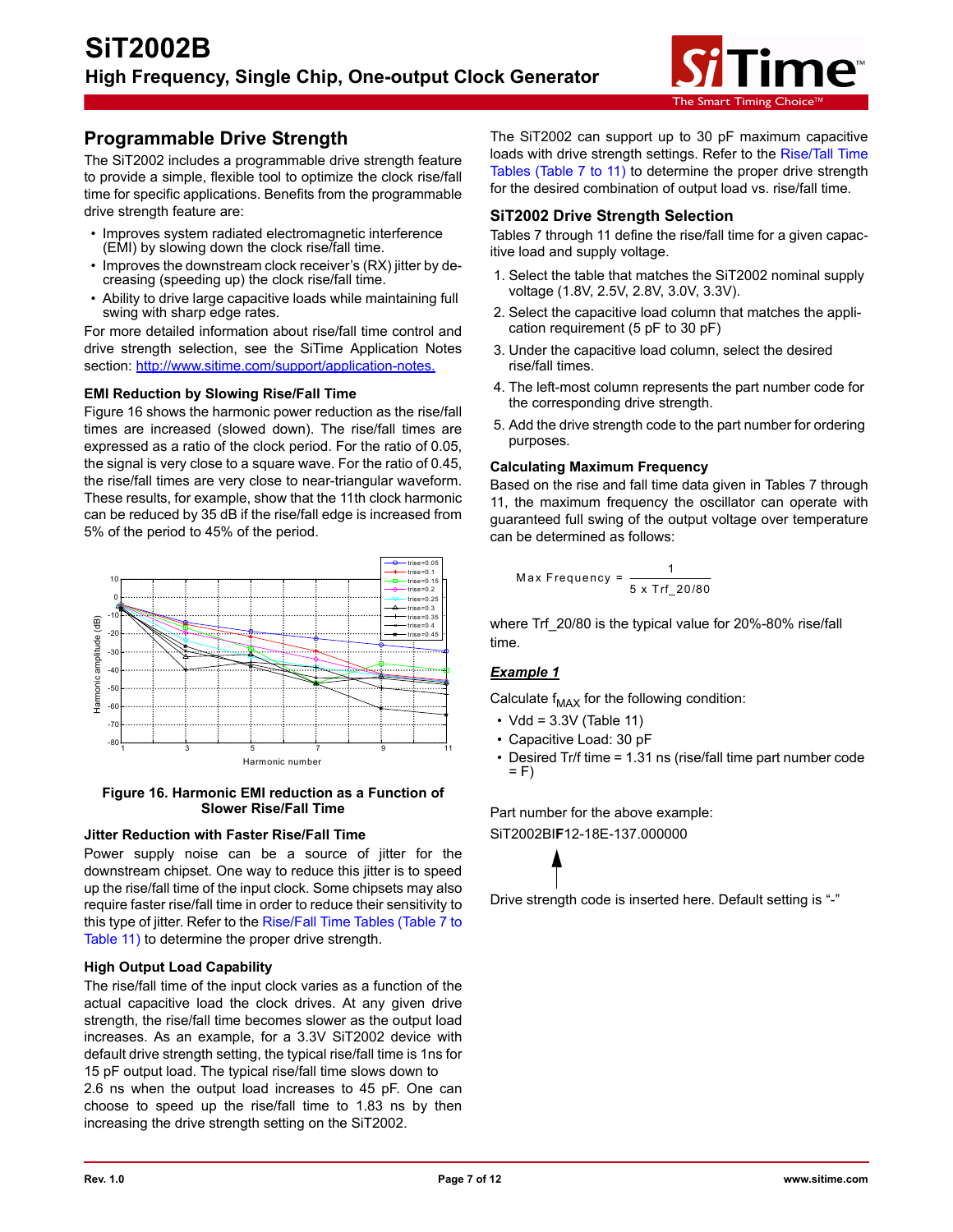

# <span id="page-7-0"></span>Rise/Fall Time (20% to 80%) vs C<sub>LOAD</sub> Tables

Table 7. Vdd = 1.8V Rise/Fall Times for Specific C<sub>LOAD</sub> Table 8. Vdd = 2.5V Rise/Fall Times for Specific C<sub>LOAD</sub>

| Rise/Fall Time Typ (ns)            |      |      |       |  |
|------------------------------------|------|------|-------|--|
| Drive Strength \ C <sub>LOAD</sub> | 5 pF | 15pF | 30 pF |  |
|                                    | 0.93 | n/a  | n/a   |  |
|                                    | 0.78 | n/a  | n/a   |  |
|                                    | 0.70 | 1.48 | n/a   |  |
| F or "-": default                  | 0.65 | 1.30 | n/a   |  |

| <b>Rise/Fall Time Typ (ns)</b>     |      |       |       |  |  |
|------------------------------------|------|-------|-------|--|--|
| Drive Strength \ C <sub>LOAD</sub> | 5 pF | 15 pF | 30 pF |  |  |
| R                                  | 1.45 | n/a   | n/a   |  |  |
| в                                  | 1.09 | n/a   | n/a   |  |  |
|                                    | 0.62 | 1.28  | n/a   |  |  |
| F                                  | 0.54 | 1.00  | n/a   |  |  |
| U or "-": default                  | 0.43 | 0.96  | n/a   |  |  |
|                                    | 0.34 | 0.88  | n/a   |  |  |

#### Table 9. Vdd = 2.8V Rise/Fall Times for Specific C<sub>LOAD</sub> Table 10. Vdd = 3.0V Rise/Fall Times for Specific C<sub>LOAD</sub>

| <b>Rise/Fall Time Typ (ns)</b>     |      |       |       |  |  |
|------------------------------------|------|-------|-------|--|--|
| Drive Strength \ C <sub>LOAD</sub> | 5 pF | 15 pF | 30 pF |  |  |
| R                                  | 1.29 | n/a   | n/a   |  |  |
| в                                  | 0.97 | n/a   | n/a   |  |  |
|                                    | 0.55 | 1.12  | n/a   |  |  |
| Е                                  | 0.44 | 1.00  | n/a   |  |  |
| U or "-": default                  | 0.34 | 0.88  | n/a   |  |  |
|                                    | 0.29 | 0.81  | 1.48  |  |  |

#### Table 11. Vdd = 3.3V Rise/Fall Times for Specific C<sub>LOAD</sub>

| <b>Rise/Fall Time Typ (ns)</b>     |      |      |       |  |  |
|------------------------------------|------|------|-------|--|--|
| Drive Strength \ C <sub>LOAD</sub> | 5 pF | 15pF | 30 pF |  |  |
| R                                  | 1.16 | n/a  | n/a   |  |  |
| в                                  | 0.81 | n/a  | n/a   |  |  |
| T or "-": default                  | 0.46 | 1.00 | n/a   |  |  |
| Е                                  | 0.33 | 0.87 | n/a   |  |  |
| יי                                 | 0.28 | 0.79 | 1.46  |  |  |
| F                                  | 0.25 | 0.72 | 1.31  |  |  |

#### **Note:**

10. "n/a" in Table 7 to Table 11 indicates that the resulting rise/fall time from the respective combination of the drive strength and output load does not provide<br>rail-to-rail swing and is not available.

| <b>Rise/Fall Time Typ (ns)</b>     |      |      |       |  |  |
|------------------------------------|------|------|-------|--|--|
| Drive Strength \ C <sub>LOAD</sub> | 5 pF | 15pF | 30 pF |  |  |
| R                                  | 1.22 | n/a  | n/a   |  |  |
| R                                  | 0.89 | n/a  | n/a   |  |  |
| T or "-": default                  | 0.51 | 1.00 | n/a   |  |  |
| Е                                  | 0.38 | 0.92 | n/a   |  |  |
| п                                  | 0.30 | 0.83 | n/a   |  |  |
| F                                  | 0.27 | 0.76 | 1.39  |  |  |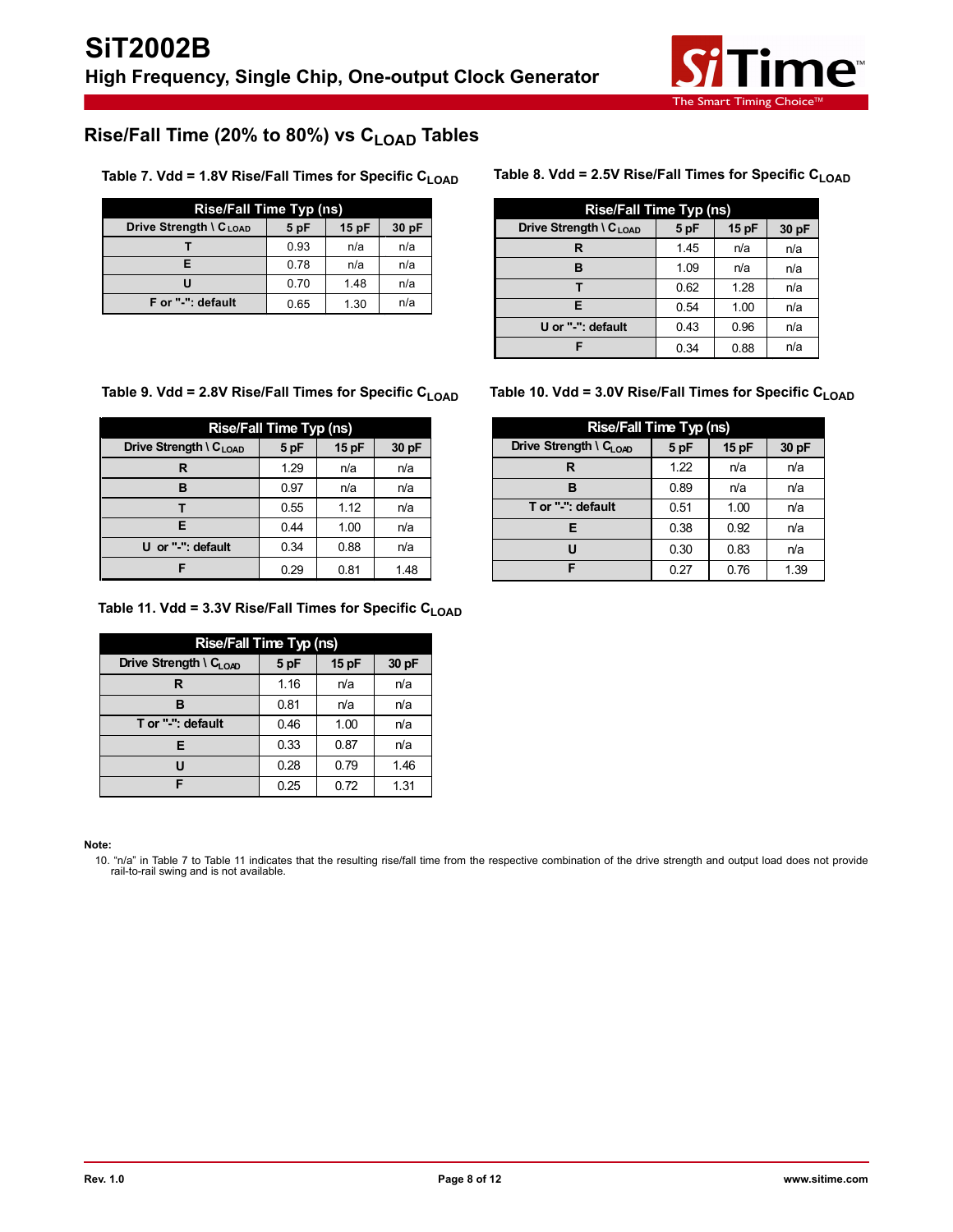

## **Pin 3 Configuration Options (OE, ST or NC)**

Pin 3 of the SiT2002 can be factory-programmed to support three modes: Output Enable (OE), standby (ST) or No Connect (NC). These modes can also be programmed with the Time Machine using field programmable devices.

#### **Output Enable (OE) Mode**

In the OE mode, applying logic Low to the OE pin only disables the output driver and puts it in Hi-Z mode. The core of the device continues to operate normally. Power consumption is reduced due to the inactivity of the output. When the OE pin is pulled High, the output is typically enabled in <1µs.

## **Standby (ST) Mode**

In the  $\overline{ST}$  mode, a device enters into the standby mode when Pin 3 pulled Low. All internal circuits of the device are turned off. The current is reduced to a standby current, typically in the range of a few  $\mu$ A. When  $\overline{ST}$  is pulled High, the device goes through the "resume" process, which can take up to 5 ms.

#### **No Connect (NC) Mode**

In the NC mode, the device always operates in its normal mode and outputs the specified frequency regardless of the logic level on pin 3.

Table 12 below summarizes the key relevant parameters in the operation of the device in OE, ST, or NC mode.

## **Table 12. OE vs. ST vs. NC**

|                                                  | <b>OE</b>        | <b>ST</b>          | <b>NC</b>         |
|--------------------------------------------------|------------------|--------------------|-------------------|
| Active current 125 MHz (max, 1.8V)               | $5.6 \text{ mA}$ | $5.6 \text{ mA}$   | 5.6 <sub>mA</sub> |
| OE disable current (max. 1.8V)                   | $4.1 \text{ mA}$ | N/A                | N/A               |
| Standby current (typical 1.8V)                   | N/A              | 0.6 <sub>u</sub> A | N/A               |
| OE enable time at 125 MHz (max)                  | $130$ ns         | N/A                | N/A               |
| Resume time from standby<br>(max, all frequency) | N/A              | 5 <sub>ms</sub>    | N/A               |
| Output driver in OE disable/standby mode         | High Z           | weak<br>pull-down  | N/A               |

#### **Output on Startup and Resume**

The SiT2002 comes with gated output. Its clock output is accurate to the rated frequency stability within the first pulse from initial device startup or resume from the standby mode.

In addition, the SiT2002 supports "no runt" pulses and "no glitch" output during startup or resume as shown in the waveform captures in Figure 17 and Figure 18.



**Figure 17. Startup Waveform vs. Vdd**



**Figure 18. Startup Waveform vs. Vdd (Zoomed-in View of Figure 17)**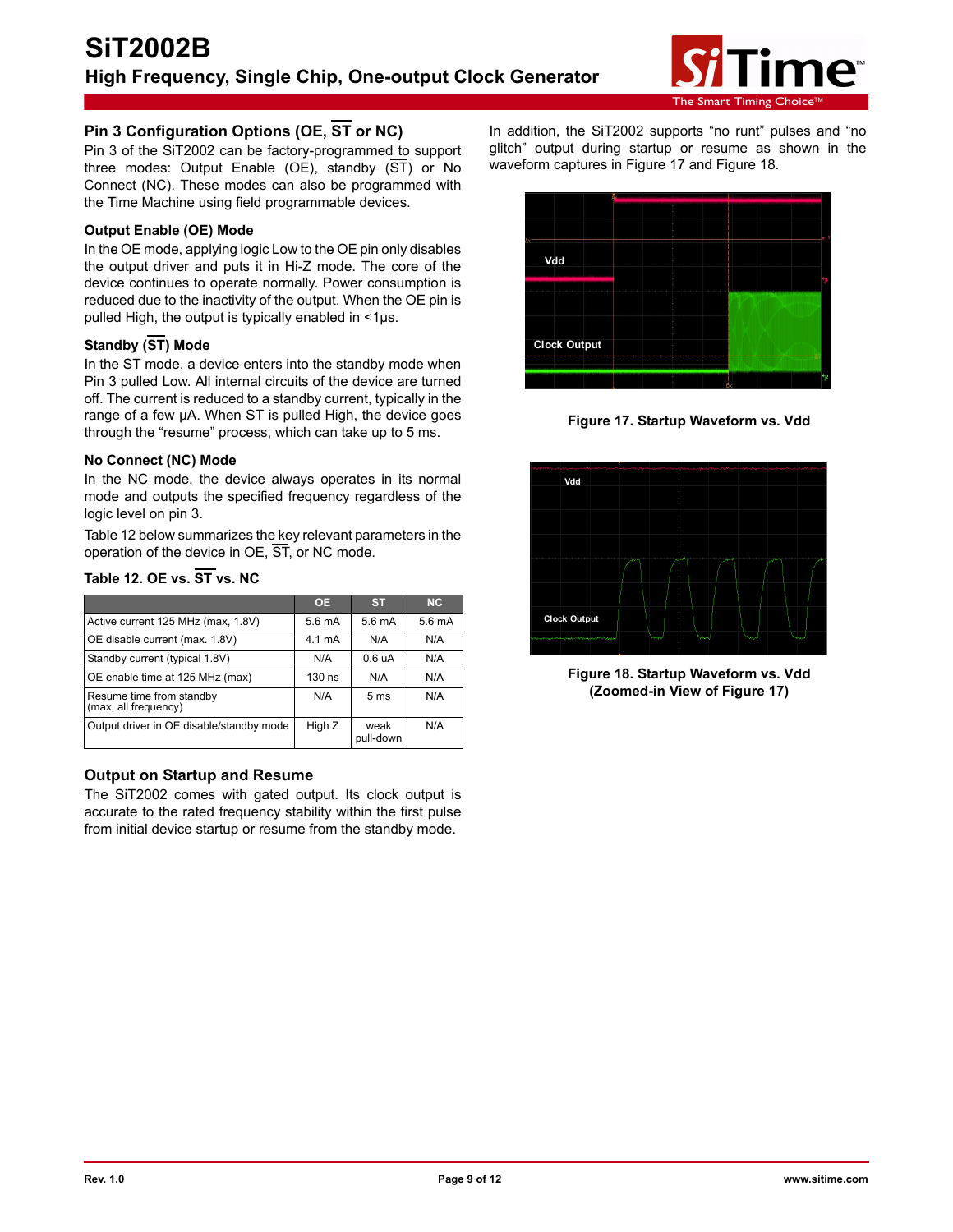

## **Dimensions and Patterns**



#### **Notes:**

11.Top marking: Y denotes manufacturing origin and XXXX denotes manufacturing lot number. The value of "Y" will depend on the assembly location of the device. 12. A capacitor value of 0.1 µF between Vdd and GND is required.

## **Table 13. Dimension Table**

| Symbol         | Min.        | Nom.        | Max.        |
|----------------|-------------|-------------|-------------|
| A              | 0.90        | 1.25        | 1.45        |
| A <sub>1</sub> | 0.00        | 0.05        | 0.15        |
| A2             | 0.90        | 1.10        | 1.30        |
| b              | 0.35        | 0.40        | 0.50        |
| с              | 0.08        | 0.15        | 0.20        |
| D              | 2.80        | 2.90        | 3.00        |
| E              | 2.60        | 2.80        | 3.00        |
| E1             | 1.50        | 1.625       | 1.75        |
|                | 0.35        | 0.45        | 0.60        |
| L1             | 0.60 REF    |             |             |
| e              | 0.95 BSC.   |             |             |
| e1             | 1.90 BSC.   |             |             |
| $\alpha$       | $0^{\circ}$ | $2.5^\circ$ | $8^{\circ}$ |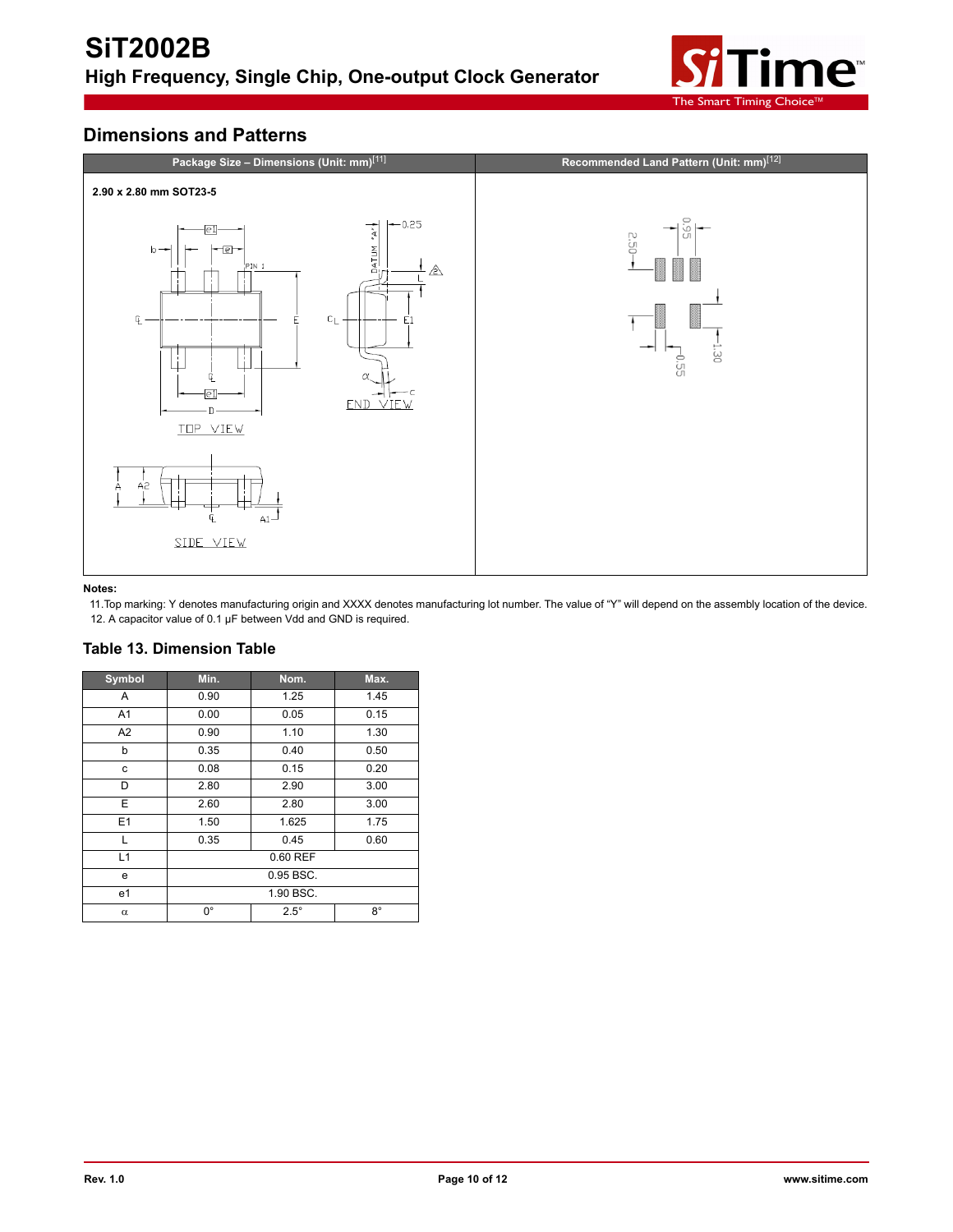

## **Ordering Information**

The Part No. Guide is for reference only. To customize and build an exact part number, use the SiTime **[Part Number](http://www.sitime.com/products/high-temp-oscillators/sit2002#magictabs_MC42h) [Generator.](http://www.sitime.com/products/high-temp-oscillators/sit2002#magictabs_MC42h)**